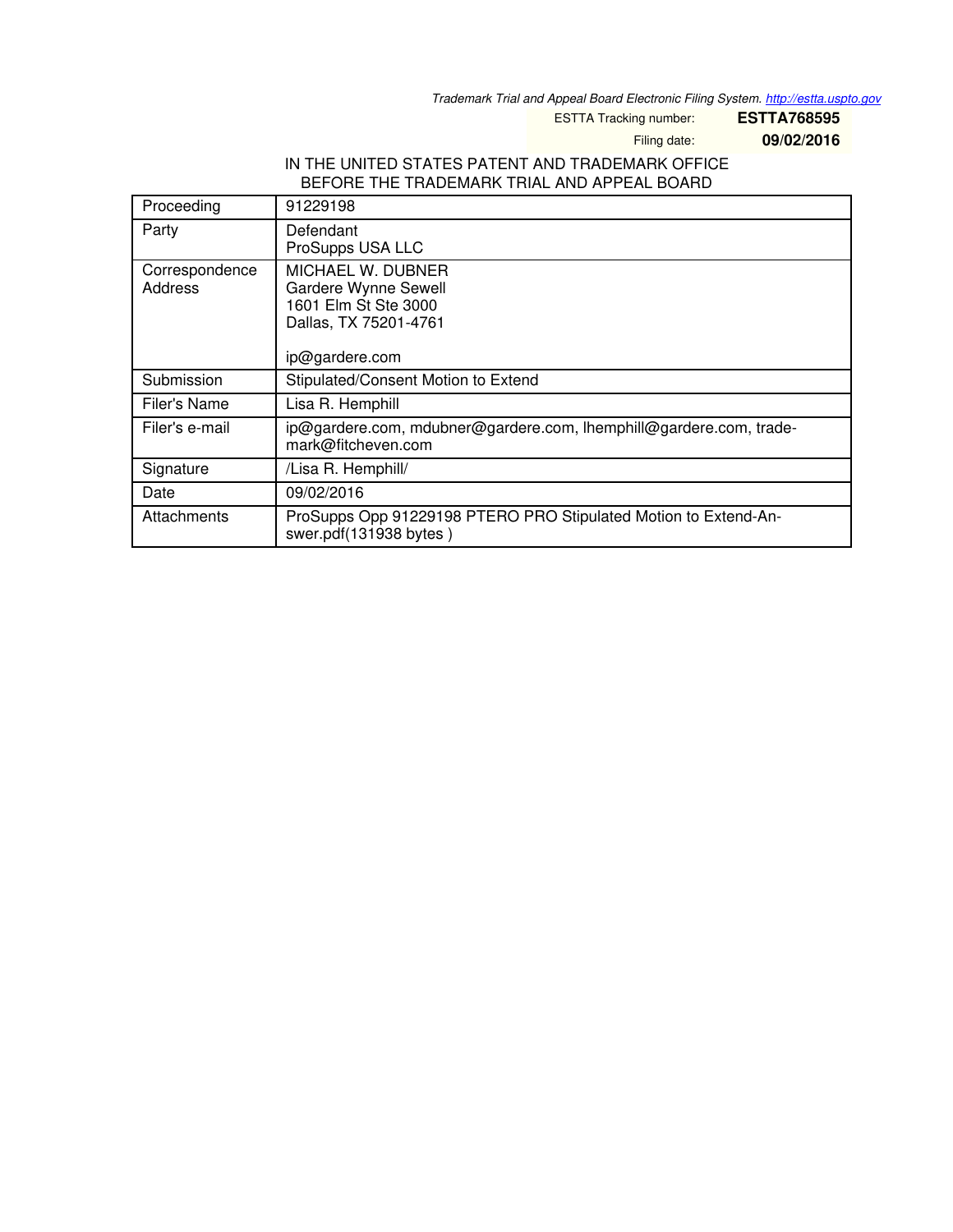## **IN THE UNITED STATES PATENT AND TRADEMARK OFFICE BEFORE THE TRADEMARK TRIAL AND APPEAL BOARD**

| In the matter of:<br>Application, Serial No. 86612621<br>For the Mark: PTERO PRO | Filed: 04-28-2015<br>Published in the Official Gazette: 03-29-2016 |
|----------------------------------------------------------------------------------|--------------------------------------------------------------------|
| <b>ChromaDex Inc.</b><br>Opposer,<br>V.                                          | Opposition No. 91229198                                            |
| <b>ProSupps USA LLC</b><br>Applicant.                                            |                                                                    |
| Via Electronic Filing Through ESTTA<br>United States Patent and Trademark Office |                                                                    |

Trademark Trial and Appeal Board P.O. Box 1451 Alexandria, Virginia 22313-1450

## **STIPULATED MOTION TO EXTEND DEADLINE FOR APPLICANT TO FILE ITS ANSWER**

 Applicant, ProSupps USA LLC ("ProSupps") hereby requests a 30 day extension of time in which to file its Answer to Opposer's Notice of Opposition. If this motion is granted, the new deadline for Applicant to file its Answer will be October 5, 2016.

In support of the motion, Applicant advises the Board that the parties are engaged in

meaningful settlement negotiations and need additional time to negotiate the terms of settlement.

Once the terms of settlement are agreed upon by the parties and the settlement agreement is

completed, this matter may be disposed of and removed from the Board's docket.